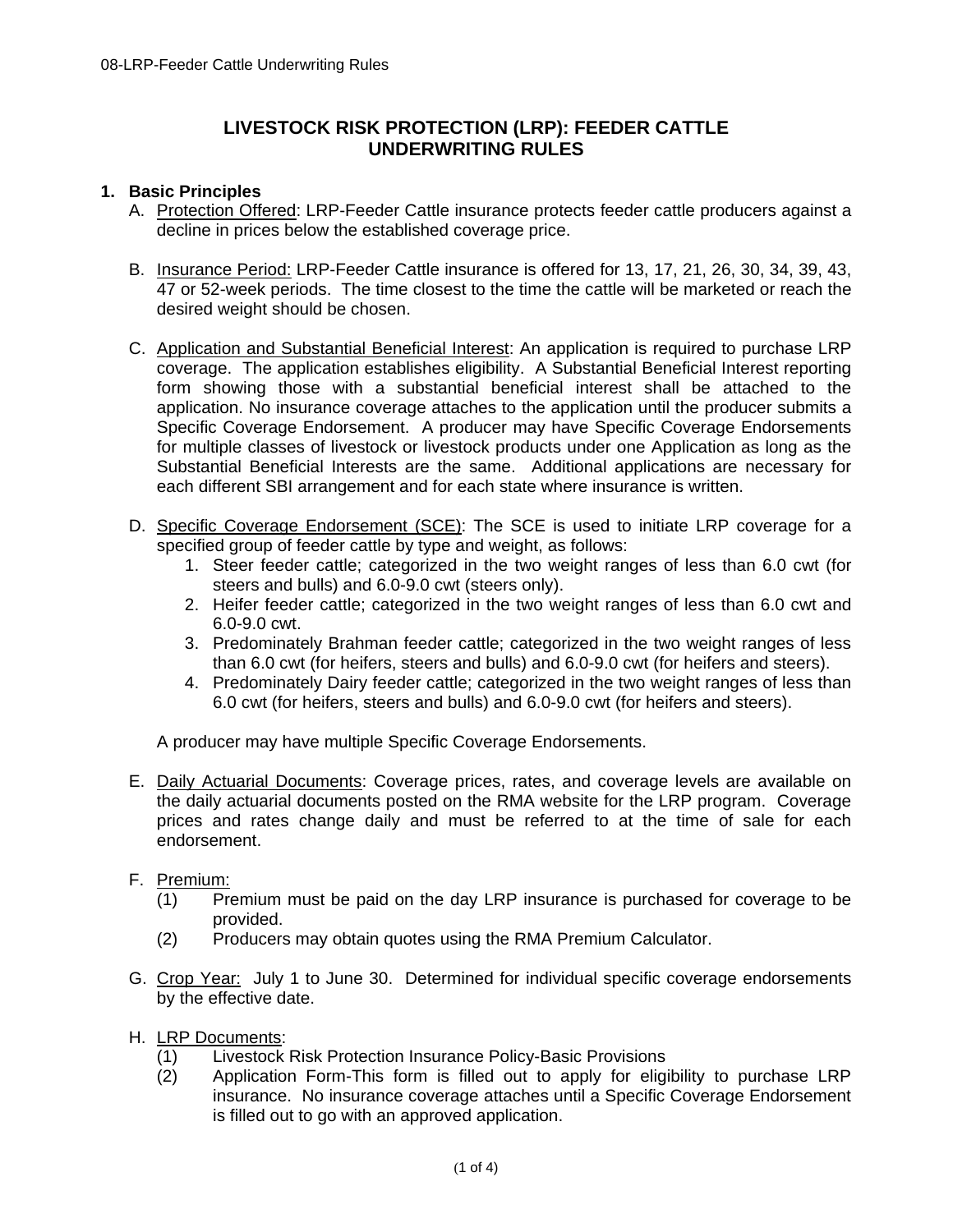- (3) Substantial Beneficial Interest-This form shows the social security numbers, employer identification numbers, and share of those with a 10 percent interest or more in the insurance entity and must accompany the application form. The SBI form is used to establish eligibility and to account for insurance limits.
- (4) Premium Calculation Instructions-This worksheet can be used to calculate the LRP premium once the Coverage Price and Rate information is obtained from the website on the date of sale.
- (5) Specific Coverage Endorsement-The part of the policy that describes coverage of feeder cattle.
- (6) Specific Coverage Endorsement Form-This form is filled out to attach coverage to the policy. An approval number must be obtained through the website to show that underwriting capacity is available. Only approved agents and companies participating in the Livestock Price Reinsurance Agreement may obtain approval numbers.
- (7) Assignment of Indemnity Form-This form is used for assigning any indemnity to a third party.
- (8) Transfer of Right to Indemnity Form-This form is used if the feeder cattle are sold prior to the end of insurance period to transfer any indemnity to the new owner (providing the new owner meets eligibility requirements).
- (9) Claim Form-If the actual ending value, as specified in the Specific Coverage Endorsement, is below the coverage price, this form must be completed and sent to the company within 60 days following the end date. An indemnity payment will be made within 60 days of receipt of the claim form.
- (10) Special Provisions-May be obtained from the RMA website (www.rma.usda.gov) and are part of the policy materials.
- I. Area: The LRP-Feeder Cattle program is offered in all counties in the states of Alabama, Arizona, Arkansas, California, Colorado, Florida, Georgia, Idaho, Illinois, Indiana, Iowa, Kansas, Kentucky, Louisiana, Michigan, Minnesota, Mississippi, Missouri, Montana, Nebraska, Nevada, New Mexico, North Carolina, North Dakota, Ohio, Oklahoma, Oregon, South Carolina, South Dakota, Tennessee, Texas, Utah, Virginia, Washington, West Virginia, Wisconsin, and Wyoming. At the time insurance attaches, the insured feeder cattle must be physically located in a state where LRP-Feeder Cattle insurance is offered for sale. The insured feeder cattle may subsequently be moved to any other state.
- J. Continuous Policy: If the policy is not cancelled in writing by June 30, the policy (but not any Specific Coverage Endorsements) will automatically renew. The policy may be cancelled at any time unless a Specific Coverage Endorsement is in effect.

## **2. Limitations**

- A. Program Funding Limits: This pilot program was established in the Federal Crop Insurance Act with overall funding limitations. Coverage may not be available if underwriting capacity has been expended.
- B. Annual Policy Limits: The annual limitation of the number of head of feeder cattle that may be covered during the crop year is 2,000 head. For the insured entity, the number of insured cattle will be totaled and may not be more than 2,000 head. The Substantial Beneficial Interest form will be used to determine the total head insured by any individual. For example: Smith Farms has 1,000 head insured under LRP. John Smith has a substantial beneficial interest in Smith Farms and has 90 percent interest (1,000 \* .90 = 900 head). John Smith also has cattle under his own name and wants to insure 200 head. The total cattle insured by John Smith are:  $900 + 200 = 1,100$  head which is below the crop year limit of 2,000 head.
- C. Endorsement Limits: A limitation of 1,000 head of feeder cattle may be insured under any one Specific Coverage Endorsement.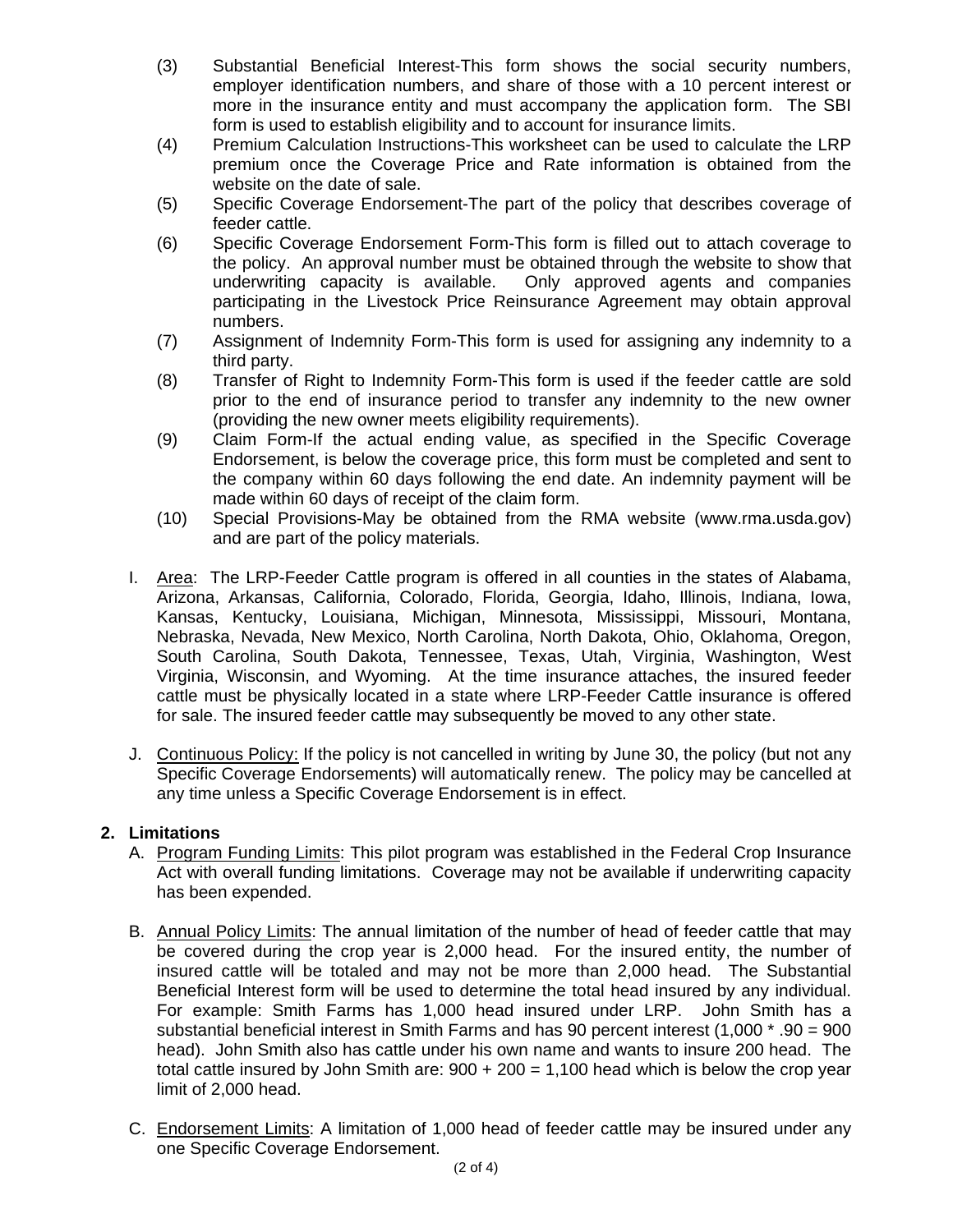D. Daily Sales Limits: This pilot program has a daily limit for the total amount of premium sold for the sales period. Coverage may not be available if the Underwriting Capacity Manager computer system determined that the sales limit has been, or would be, exceeded.

## **3. Coverage**

- A. Coverage Prices: The prices that can be insured by the producer. They change daily and must be obtained from the RMA website. Premium rates correspond to the coverage prices.
- B. Coverage Levels: Calculated based on the chosen coverage price. Coverage levels will range from 70% to 100%.
- C. Price Adjustment Factors: LRP Feeder Cattle insurance coverage prices and rates are based on the Chicago Mercantile Exchange's (CME) Feeder Cattle Contract, which is cash settled to the CME Feeder Cattle Index. The CME Feeder Cattle Contract and the CME Feeder Cattle Index are only based on the price series for steers weighing 650 to 849 pounds, excluding predominantly Brahman or dairy breeds. Because the CME Feeder Cattle futures prices are for steers of a certain type and weight, the LRP insurance plan for Feeder Cattle uses Price Adjustment Factors (PAF's) to calculate expected ending values, coverage prices, and actual ending values to adjust for select types and weights of feeder cattle, particularly for heifer, predominately Brahman and predominately dairy feeder cattle.

calculate or estimate the Actual Ending Value prior to its being published. PAF's were designed to account for the differences between steer prices and prices of other types and weights of cattle. PAF's are applied to the expected ending values, coverage prices and actual ending values prior to publishing. Therefore, coverage prices and actual ending values are presented by type and weight of cattle on the RMA website and no further calculations are needed by agents or insureds. PAF's are included in the Specific Coverage Endorsement, for the convenience of insureds, to provide information as to how coverage prices and actual ending values (liability, premium, and indemnity) will differ from the CME for certain types and weights of cattle and to allow the insured to

Prices for feeder cattle types and weights covered under this endorsement are adjusted by multiplying the daily LRP expected ending value or actual ending value, as appropriate for the type of feeder cattle, times the appropriate Price Adjustment Factor (PAF). The coverage prices determined with these factors will be posted in the actuarial document on the Web.

|                     | <b>Price Adjustment Factors (PAF)</b> |                |                                 |                        |
|---------------------|---------------------------------------|----------------|---------------------------------|------------------------|
| <b>Weight Range</b> | <b>Steers</b>                         | <b>Heifers</b> | Predominately<br><b>Brahman</b> | Predominately<br>Dairy |
| $<$ 6.0 cwt         | 110%                                  | 100%           | <b>100%</b>                     | 85%                    |
| $6.0 - 9.0$ cwt     | 100%                                  | 90%            | 90%                             | 80%                    |

D. Availability of Coverage: Coverage information is found exclusively on the daily Actuarial Documents, and is applicable only for the date of sale. Coverage can be purchased from the time prices and rates are published on the RMA website and ending on the following calendar day at 9:00 a.m. Central Time, or as otherwise specified in the Special Provisions. Coverage is not available for purchase on dates that would have an effective date of a Federal or a market holiday, or if the website or premium calculator are not operational, or if sales are halted by FCIC under section 4 of the Basic Provisions. Coverage will not be available if any of the required data for establishing coverage prices or rates is not available or if futures do not continue trading at the end of the day (if the price moved the maximum allowed by the exchange), or for any other reason specified in the policy. The coverage